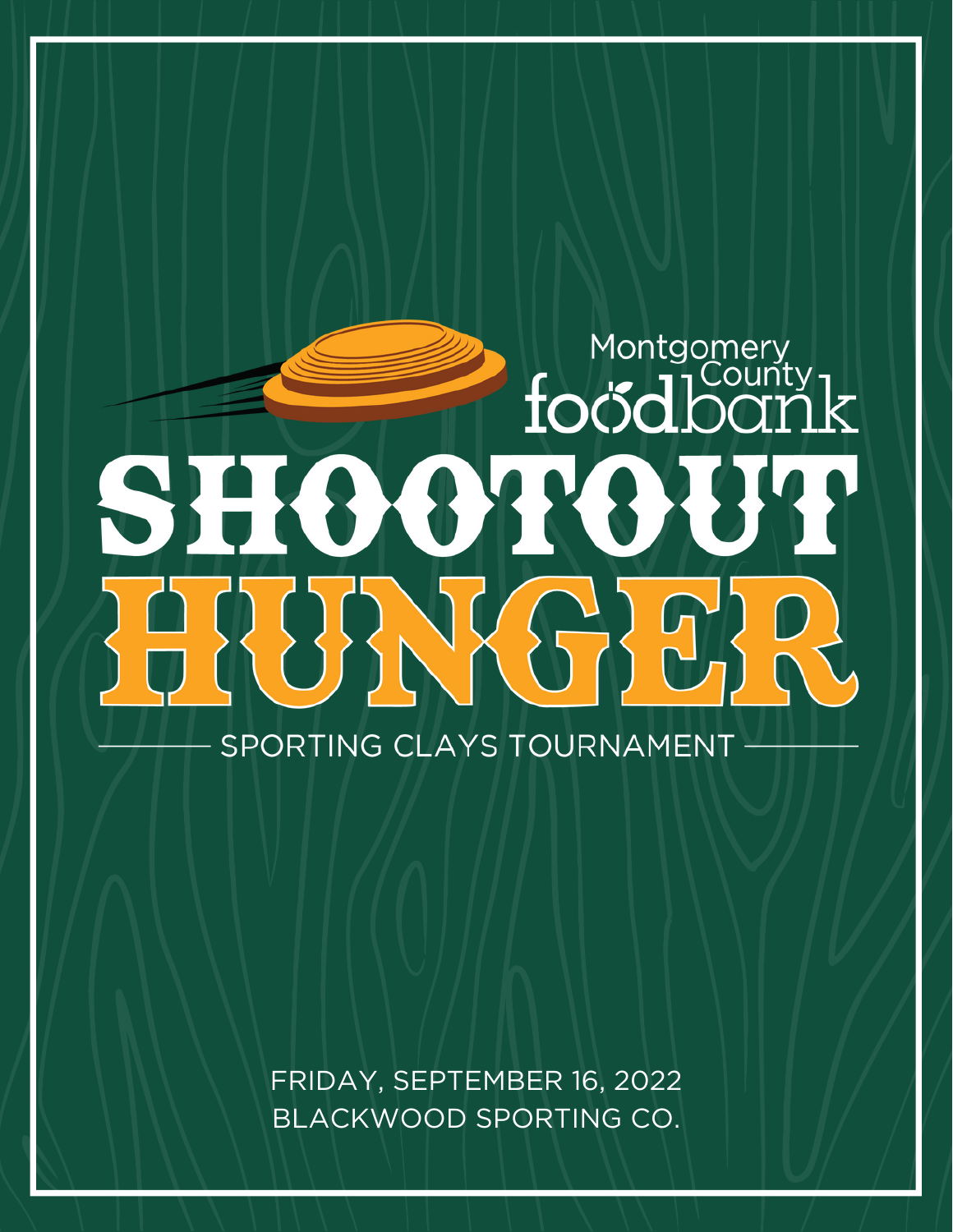

#### **Our Mission**

Uniting the community to fight hunger.

#### **Our Vision**

A community where everyone has access to sufficient, nutritious food.

#### **About the Event**

Shootout Hunger is an annual sporting clays tournament benefiting Montgomery County Food Bank. Each year, Shootout Hunger aims to raise awareness and funds to help provide food for hungry children, families, and seniors in Montgomery County.

Working on your company's ESG or CRA efforts? Supporting Montgomery County Food Bank addresses both environmental and social issues. Not only does MCFB fight to end food insecurity, but we also combat food waste which contributes to 6.7% of global greenhouse gas emissions.

#### **Every \$1 donated to Montgomery County Food Bank, provides up to 5 meals to our neighbors in need.**

We invite you to gather your colleagues, friends, and family members and join us for a fun morning of shooting clays on Friday, September 16, 2022 at Blackwood Sporting Co. in Conroe, Texas. Blackwood Sporting Co. is located at 11400 FM 2854 Rd, Conroe, TX 77304. The tournament is open to participants of all experience levels.

#### **Event Details**

- Registration opens at 7:30 a.m.
- Welcoming remarks & safety briefing begins at 8:45 a.m.
- Tournament begins at 9:00 a.m.
- Raffle drawings, awards celebration and lunch begin around 12:00 p.m.

**For more information, please visit mcfoodbank.org/shootouthunger or contact Kathy Rifaat, Director of Development, at krifaat@mcfoodbank.org or 936.271.8822.**

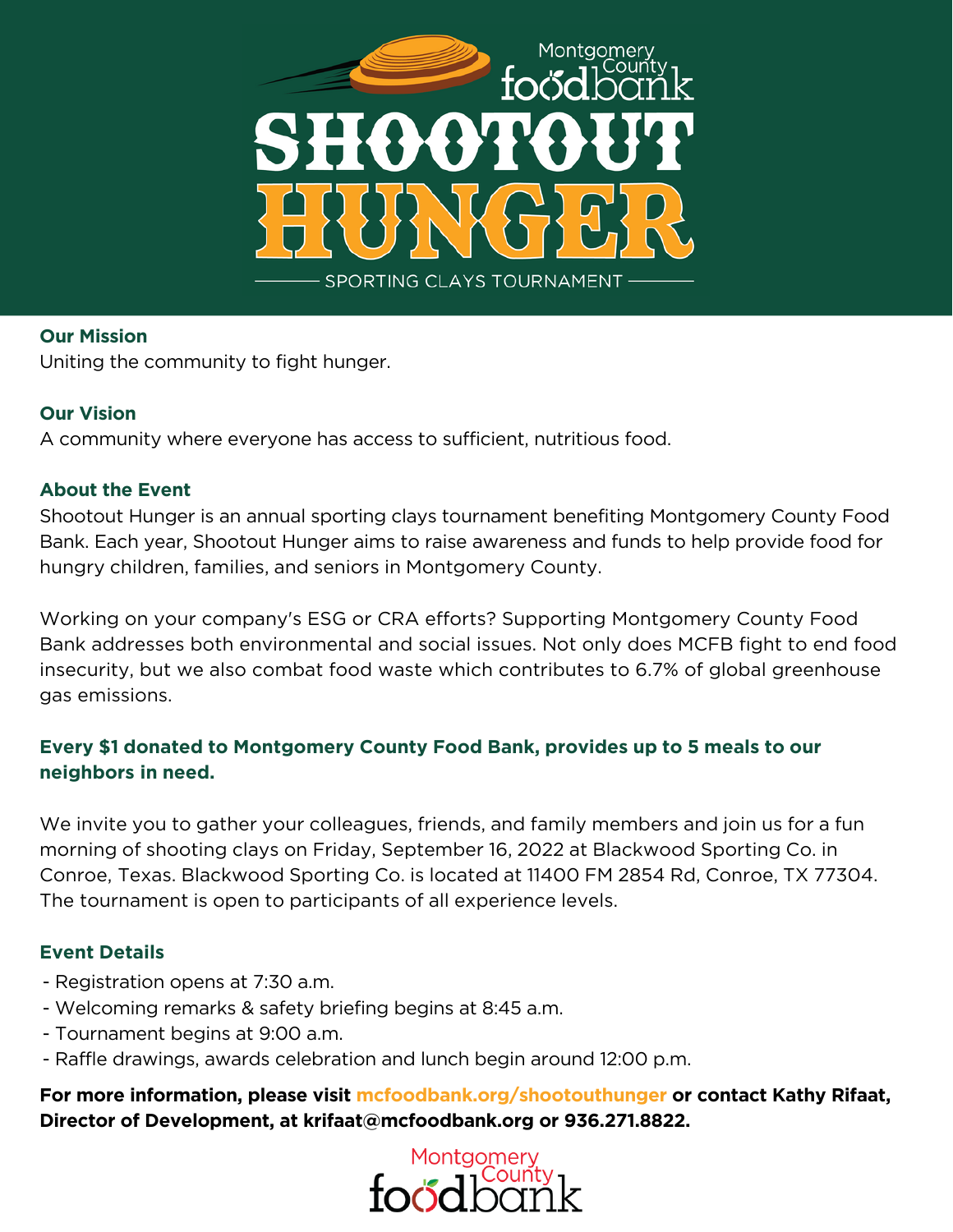# Sponsorship OPTIONS

#### **Presenting Sponsor - \$25,000 (Exclusive)**

- **(2) 4-shooter teams** with (2) golf carts, includes 12-gauge  $\bullet$ ammo and event shirt for each teammate
- Opportunity to speak at opening and closing remarks
- Prominent placement of logo on all team golf carts, exclusive Presenting Sponsor sign, All Consor event banner, All-Sponsor slideshow and event init
- - Breakfast, refreshments of the course, and lunch Recognized as Presenting Sponsor or social media event
- pages<sup>'</sup> Recognized as Presenting Sponsor with logo and link on MCFB website **SOLUTION STATE AND SOLUTION STATE AND SOLUTION SOLUTION SOLUTION SOLUTION SOLUTION SPICE AND SOLUTION SPICE AND SPICE AND SPICE AND SPICE AND SPICE AND SPICE AND SPICE AND SPICE AND SPICE AND SPICE AND SPICE AND SPICE AND**
- Highlighted in pre and post event press release as Presenting Sponsor
- Social media recognition: (1) pre-event exclusive post and (1) post-event All-Sponsor post
- First right of refusal for 2023 Shootout Hunger

#### **Course Sponsor - \$10,000**

- **(1) 4-shooter team** with (1) golf cart, includes 12-gauge ammo and event shirt for each teammate
- Logo placement on Course Sponsors sign at beginning of course, All-Sponsors event banner, All-Sponsors slideshow and event shirt
- Breakfast, refreshments on the course, and lunch
- Recognized as Course Sponsor with logo and link on MCFB website
- Mentioned in pre and post event press release as Course Sponsor
- Social media recognition: (1) pre-event Course Sponsors post and (1) post-event All-Sponsors post

#### **Clays Sponsor - \$7,500**

- **(1) 4-shooter team** with (1) golf cart, includes 12-gauge ammo and event shirt for each teammate
- Logo placement on Clays Sponsors sign at ammo pickup station, All-Sponsors event banner, All-Sponsors slideshow and event shirt
- Breakfast, refreshments on the course, and lunch
- Recognized as Clays Sponsor with logo and link on MCFB website
- Social media recognition: (1) pre-event Clays Sponsors post and (1) post-event All-Sponsors post

#### **Trophy Sponsor - \$5,000 (Exclusive)**

- **(1) 4-shooter team** with (1) golf cart, includes 12-gauge ammo and event shirt for each teammate
- Logo placement on the hies, All-Spon his event banner, All-Sponsors she and en hirt **Solution 1998**<br>
Solution 1999<br>
Solution 1999<br>
Solution 1999<br>
Solution 1999<br>
Solution 1999<br>
Solution 1999<br>
Solution 1999<br>
Solution 1999<br>
Solution 1999<br>
Solution 1999<br>
Solution 1999<br>
Solution 1999<br>
Solution 1999<br>
Solution 1
- Breakfast, refreshments on the course, and lunch
- Recognized as rope Sponsor with logo and link on MCFB website
- Social media recognition: (1) post-event All-Sponsors post

#### **Photo Sponsor - \$4,000 (4 Available)**

- **(1) 4-shooter team** with (1) golf cart, includes 12-gauge ammo and event shirt for each teammate
- Logo placement on all team photos to be distributed to participants, All-Sponsors event banner and All-Sponsors slideshow
- Breakfast, refreshments on the course, and lunch
- Recognized as Photo Sponsor with logo and link on MCFB website
- Social media recognition: (1) post-event All-Sponsors post

#### **Meals Sponsor - \$3,000**

- **(1) 4-shooter team** with (1) golf cart, includes 12-gauge ammo and event shirt for each teammate
- Logo placement on Meals Sponsors sign, All-Sponsors event banner and All-Sponsors slideshow
- Breakfast, refreshments on the course, and lunch
- Recognized as Meals Sponsor with logo and link on MCFB website
- Social media recognition: (1) post-event All-Sponsors post

#### **Beverage Cart Sponsor - \$2,500**

- **(1) 4-shooter team** with (1) golf cart, includes 12-gauge ammo and event shirt for each teammate
- Logo placement on (2) beverage carts, All-Sponsors event banner and All-Sponsors slideshow
- Breakfast, refreshments on the course, and lunch
- Recognized as Beverage Cart Sponsor with logo and link on MCFB website
- Social media recognition: (1) post-event All-Sponsors post

#### **Station Sponsor - \$2,500 (12 Available)**

- **(1) 4-shooter team** with (1) golf cart, includes 12-gauge ammo and event shirt for each teammate
- Exclusive logo placement at (1) of the 12 shooting stations, All-Sponsors event banner and All-Sponsors slideshow
- Breakfast, refreshments on the course, and lunch
- Recognized as Station Sponsor with logo and link on MCFB website
- Social media recognition: (1) post-event All-Sponsors post

#### **Raffle Sponsor - \$2,000**

- **(1) 4-shooter team** with (1) golf cart, includes 12-gauge ammo and event shirt for each teammate
- Logo placement on Raffle Sponsors sign, All-Sponsors event banner and All-Sponsors slideshow
- Breakfast, refreshments on the course, and lunch
- Recognized as Raffle Sponsor with logo and link on MCFB website
- $\bullet$ Social media recognition: (1) post-event All-Sponsors post

#### **Shirt Sponsor - \$1,500**

- **(2) individual shooters**, includes 12-gauge ammo and event shirt
- Logo placement on event shirt, All-Sponsors event banner and All-Sponsors slideshow
- Recognized as Shirt Sponsor with logo and link on MCFB website
- Social media recognition: (1) post-event All-Sponsors post

#### **Gear Sponsor - \$1,000**

- **(1) individual shooter**, includes 12-gauge ammo and event shirt
- Logo placement on Gear Sponsors sign at registration area, All-Sponsors event banner and All-Sponsors slideshow
- Recognized as Gear Sponsor with logo and link on MCFB website
- Social media recognition: (1) post-event All-Sponsors post

**NOTE: All logos must be submitted in a high resolution/vector format. Deadline for submitting logos is August 26, 2022 to be included on event shirt and signage.**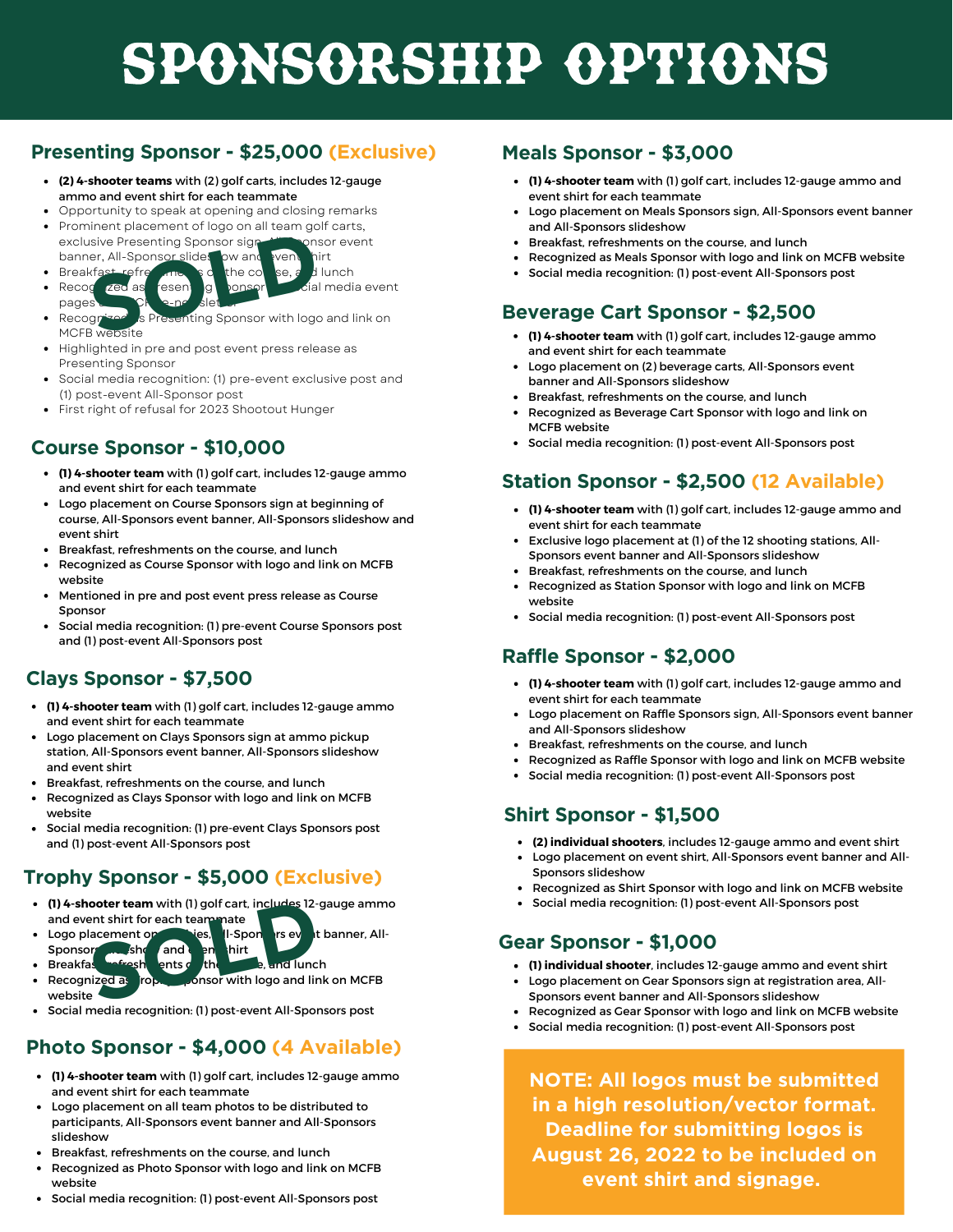## Sponsorship registration

| (If different from contact info above)                                                                                                                                                                                   |                                                                                                                                                                                                                         |
|--------------------------------------------------------------------------------------------------------------------------------------------------------------------------------------------------------------------------|-------------------------------------------------------------------------------------------------------------------------------------------------------------------------------------------------------------------------|
| <b>Presenting Sponsor - \$25,000</b><br>Trophy Sponsor - \$5,000<br><b>Beverage Cart Sponsor - \$2,500</b><br><b>Shirt Sponsor - \$1,500</b>                                                                             | Course Sponsor - \$10,000<br>Clays Sponsor - \$7,500<br>Photo Sponsor - \$4,000<br>Meals Sponsor - \$3,000<br><b>Station Sponsor - \$2,500</b><br>Raffle Sponsor - \$2,000<br>Gear Sponsor - \$1,000                    |
| <b>Additional Opportunities:</b>                                                                                                                                                                                         |                                                                                                                                                                                                                         |
| <b>Extra Golf Cart - \$100</b>                                                                                                                                                                                           | <b>Team Mulligan - \$100</b>                                                                                                                                                                                            |
| Note: (1) cart is already included for each team of 4.<br>*** Please let us know if you plan to bring your own.                                                                                                          | <b>Non-shooter Guest Pass - \$50</b>                                                                                                                                                                                    |
|                                                                                                                                                                                                                          |                                                                                                                                                                                                                         |
| <b>Teammate #1 (Team Captain)</b>                                                                                                                                                                                        | Teammate #2                                                                                                                                                                                                             |
|                                                                                                                                                                                                                          |                                                                                                                                                                                                                         |
| Shirt Size (select one) S M L XL XXL                                                                                                                                                                                     | Email <u>_________</u>                                                                                                                                                                                                  |
|                                                                                                                                                                                                                          | Shirt Size (select one) S M L XL XXL                                                                                                                                                                                    |
| Teammate #3                                                                                                                                                                                                              | Teammate #4                                                                                                                                                                                                             |
|                                                                                                                                                                                                                          |                                                                                                                                                                                                                         |
| Email                                                                                                                                                                                                                    | Email <b>Executive</b>                                                                                                                                                                                                  |
| Shirt Size (select one) S M L XL XXL                                                                                                                                                                                     | Shirt Size (select one) S M L XL XXL                                                                                                                                                                                    |
|                                                                                                                                                                                                                          | <b>Payment Information</b>                                                                                                                                                                                              |
| Invoice Me For \$ _______________________Credit Card (select one)   Visa   Master Card                                                                                                                                   | Discover<br>Amex                                                                                                                                                                                                        |
| Check or money order enclosed (Please make all checks payable to Montgomery County Food Bank)                                                                                                                            |                                                                                                                                                                                                                         |
|                                                                                                                                                                                                                          |                                                                                                                                                                                                                         |
|                                                                                                                                                                                                                          |                                                                                                                                                                                                                         |
|                                                                                                                                                                                                                          |                                                                                                                                                                                                                         |
|                                                                                                                                                                                                                          |                                                                                                                                                                                                                         |
|                                                                                                                                                                                                                          | Montgomery                                                                                                                                                                                                              |
| Please complete this form and send to:<br>krifaat@mcfoodbank.org OR<br>Montgomery County Food Bank<br>Attn: Kathy Rifaat<br><b>CHARITY NAVIGATOR</b><br>1 Food For Life Way Conroe, TX 77385<br><b>Four Star Charity</b> | For questions, please contact:<br>krifaat@mcfoodbank.org or 936.271-8822<br>Montgomery County Food Bank is a<br>501(c)(3) non-profit organization.<br><b>ACCREDITED</b><br><b>CHARITY</b><br>BBB<br>Tax ID # 76-0153892 |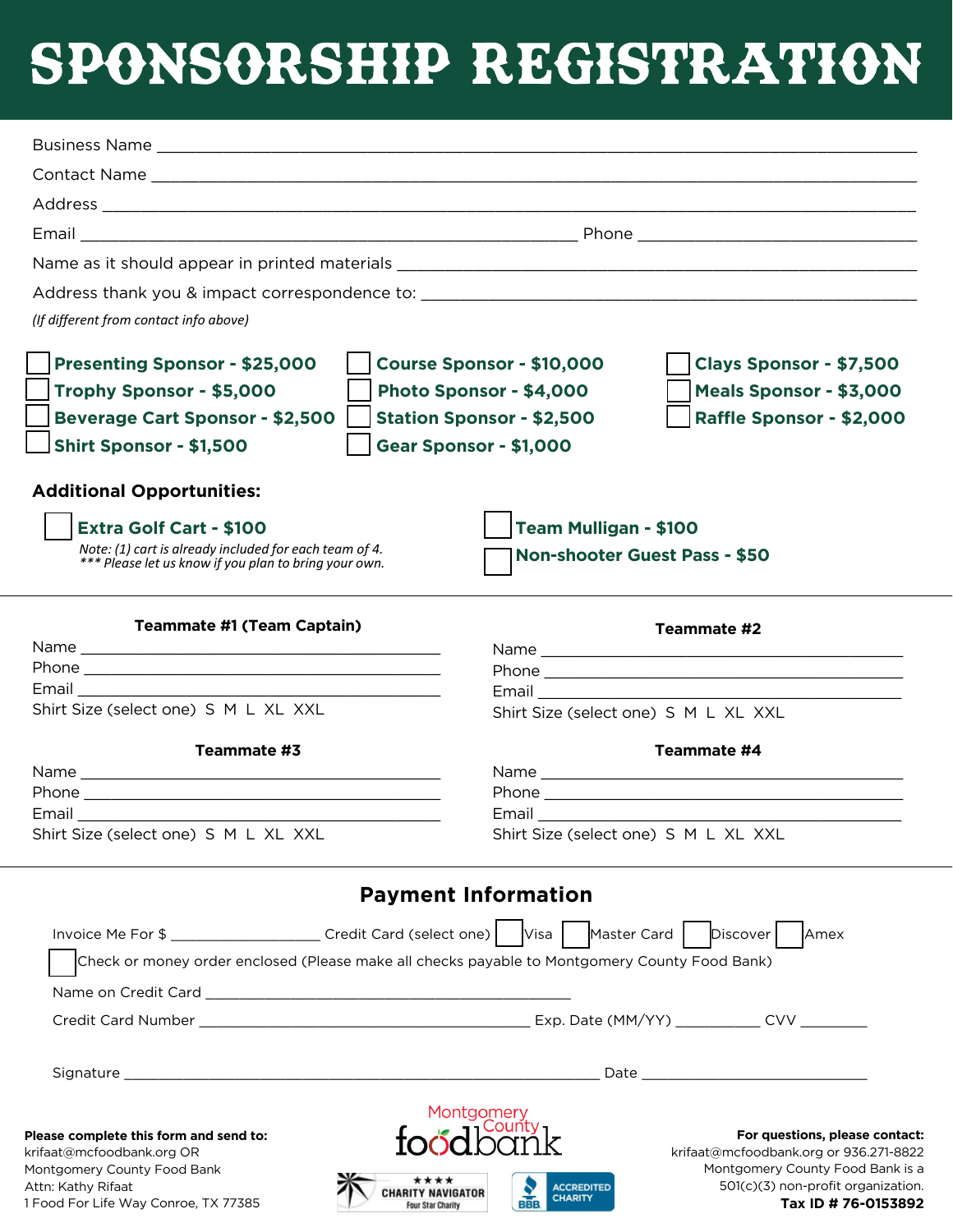### INDIVIDUAL/TEAM REGISTRATION

| Contact Name                                                                                                                                                                                 |                                                                                                                                                                                                                                       |
|----------------------------------------------------------------------------------------------------------------------------------------------------------------------------------------------|---------------------------------------------------------------------------------------------------------------------------------------------------------------------------------------------------------------------------------------|
|                                                                                                                                                                                              |                                                                                                                                                                                                                                       |
|                                                                                                                                                                                              |                                                                                                                                                                                                                                       |
| (If different from contact info above)                                                                                                                                                       |                                                                                                                                                                                                                                       |
| Individual OR Teammate #1 (Team Captain)<br>Shirt Size (select one) S M L XL XXL                                                                                                             | Teammate #2<br>Email 2008 - 2008 - 2008 - 2019 - 2019 - 2019 - 2019 - 2019 - 2019 - 2019 - 2019 - 2019 - 2019 - 2019 - 2019 -<br>Shirt Size (select one) S M L XL XXL                                                                 |
| Teammate #3                                                                                                                                                                                  | Teammate #4                                                                                                                                                                                                                           |
|                                                                                                                                                                                              |                                                                                                                                                                                                                                       |
|                                                                                                                                                                                              |                                                                                                                                                                                                                                       |
|                                                                                                                                                                                              |                                                                                                                                                                                                                                       |
| Shirt Size (select one) S M L XL XXL                                                                                                                                                         | Shirt Size (select one) S M L XL XXL                                                                                                                                                                                                  |
| (1) 4-Shooter Team - \$1,200<br><b>Individual Shooter - \$300</b><br><b>Non-shooter Guest Pass - \$50</b>                                                                                    | <b>Team Mulligan - \$100</b><br><b>Additional Golf Cart - \$100</b><br>Note: (1) cart is already included for each team of 4.<br>*** Please let us know if you plan to bring your own.                                                |
|                                                                                                                                                                                              | <b>Payment Information</b>                                                                                                                                                                                                            |
| Invoice Me For \$ ______________________Credit Card (select one)   Visa   Master Card   Discover                                                                                             | Amex                                                                                                                                                                                                                                  |
| Check or money order enclosed (Please make all checks payable to Montgomery County Food Bank)                                                                                                |                                                                                                                                                                                                                                       |
|                                                                                                                                                                                              |                                                                                                                                                                                                                                       |
|                                                                                                                                                                                              |                                                                                                                                                                                                                                       |
|                                                                                                                                                                                              |                                                                                                                                                                                                                                       |
| Please complete this form and send to:<br>krifaat@mcfoodbank.org OR<br>Montgomery County Food Bank<br>Attn: Kathy Rifaat<br><b>CHARITY NAVIGATOR</b><br>1 Food For Life Way Conroe, TX 77385 | Montgomery<br>For questions, please contact:<br>krifaat@mcfoodbank.org or 936.271-8822<br>Montgomery County Food Bank is a<br>501(c)(3) non-profit organization.<br><b>ACCREDITED</b><br><b>CHARITY</b><br>BBB<br>Tax ID # 76-0153892 |